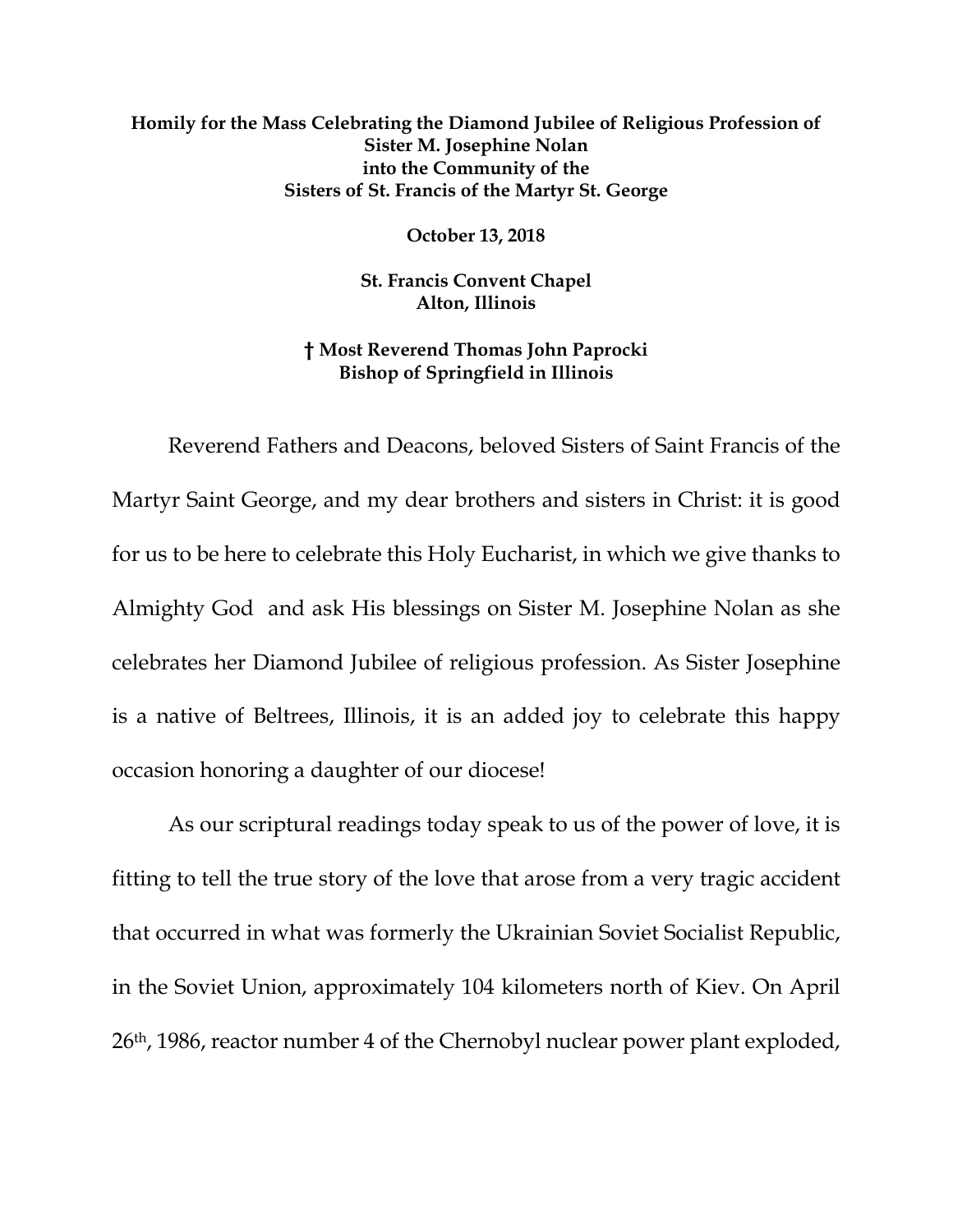causing one of the worst disasters in history. The consequences were swift, brutal, and horrifying.

Vasily, a Chernobyl fireman, was one of the first to respond to the accident, walking among the glowing nuclear debris in jeans and short sleeves in a vain attempt to extinguish the flames. Within hours the ravaging effects of radiation poisoning forced his evacuation to a Moscow hospital. His wife, Lyusya, followed.

Yet, when she arrived at the hospital, she was not allowed into her husband's room; she was also surprised that all of the nurses had refused to enter it as well. They were afraid. Vasily, she was told, had absorbed so much fallout that he had become a small nuclear reactor himself; to be near him was to risk becoming like him—and to share in his fate.

Some of Lyusya's own family forbade her to see her husband, afraid she too would die of radiation poisoning. The doctors told her that her husband was a lost cause. But Lyusya wouldn't be put off; she would show them otherwise. "'You think you can stop her?" her father responded, knowing her determination. "'She'll go through the window! She'll get up through the fire escape!'["1](#page-3-0)

And she did.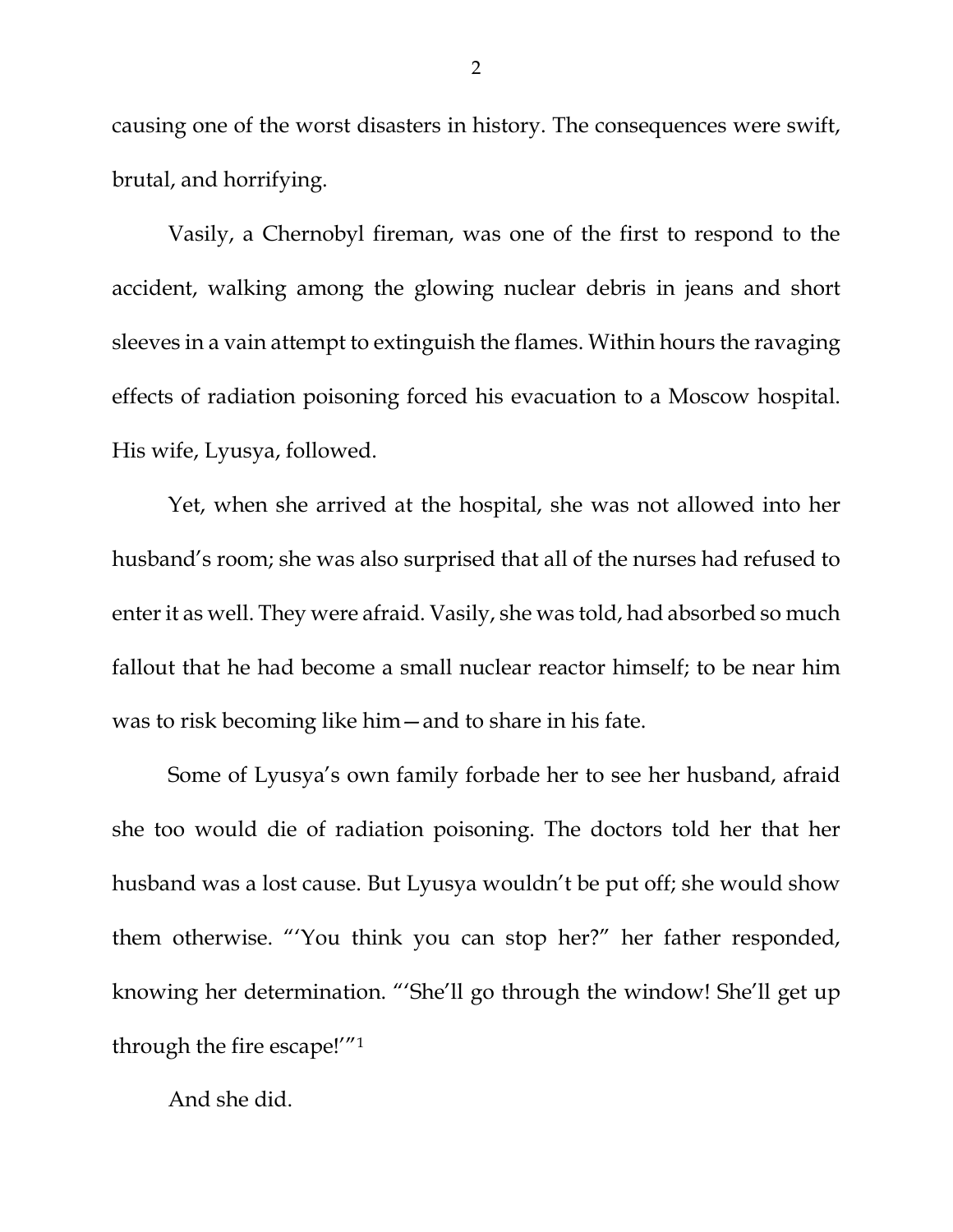She went looking for her husband, and when she discovered where he was, she did everything she could to get to him. She bribed her way in, she snuck up the back stairs, and she hid from those who tried to stop her. When the doctors saw her determination, and realized no one else dared to care for Vasily, they no longer tried to prevent her.

She changed his sheets, brought him his meals, and carried away his sanitary tray. After all of this, she desired to do still more. And then it came to her.

"I remembered" she noted, "how we used to live at home. He only fell asleep at night after he'd taken my hand. That was a habit of his—to hold my hand while he slept. All night. So in the hospital I take his hand and don't let go."[2](#page-3-1)

When one person refuses to leave another, when one hand finds another and does not let go, love becomes sacrifice and devotion.

The Eucharist that we offer is a true sacrifice because it represents (makes present) the sacrifice of the cross*,* the dreadful means by which divine love became supreme devotion. God climbed up the fire escape of creation and entered our condition through the window of the Incarnation, so to speak.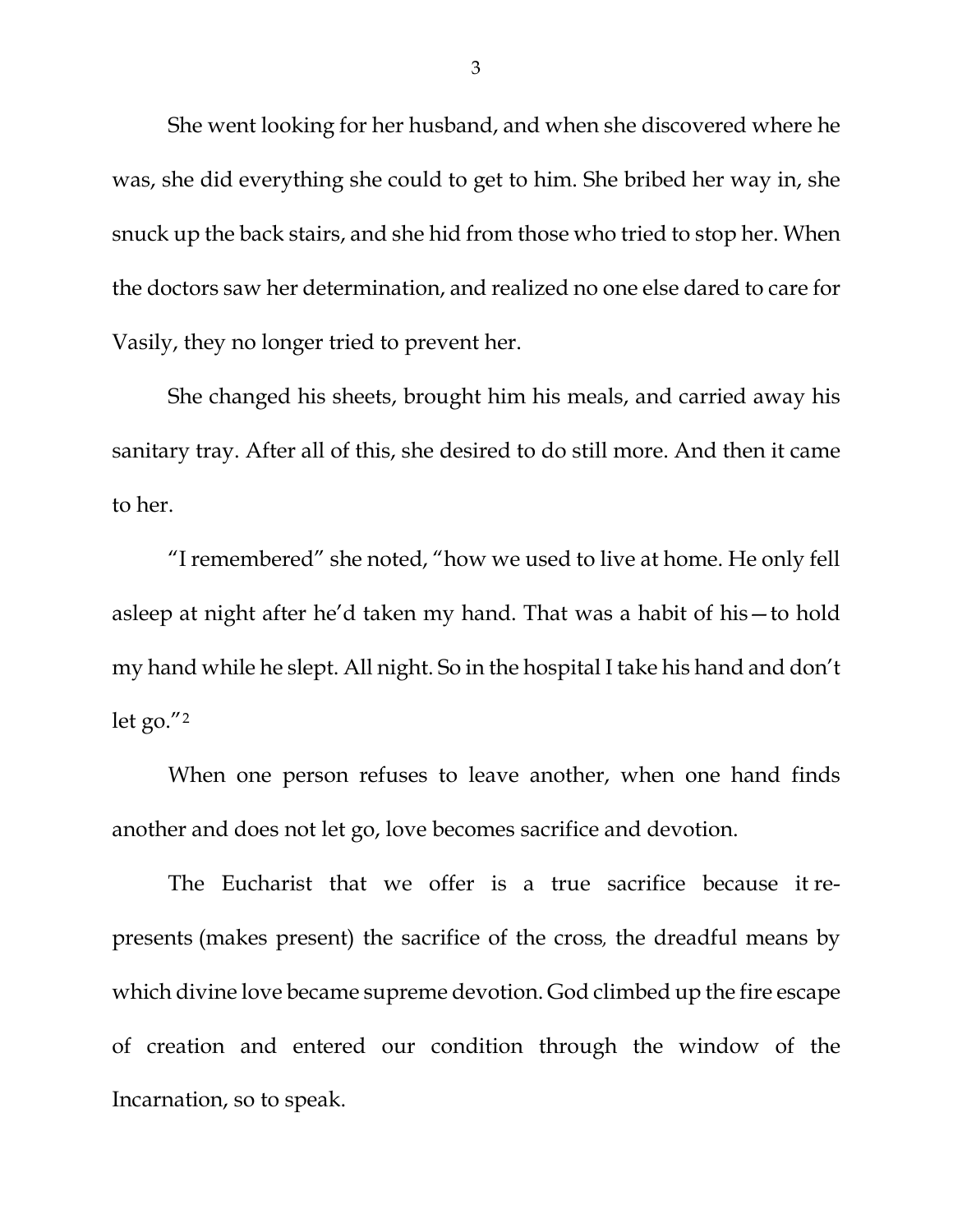But it is on the Cross that He takes our hand and does not let go.

He found us like Lyusya found Vasily—dying from the inside out, not from radiation, but from sin. And in response, says St. Paul, "He emptied himself, taking the form of a slave, coming in human likeness…becoming obedient to death, even death on a cross." What both Lyusya and St. Paul realize is that Devotion demands likeness.

If Jesus is going to grasp our hand and raise us up, then He has to be like us, and find us where we are. He must descend all way down into the mess we have made for ourselves, to the depths of human depravity and suffering, to the inescapable conclusion of sin, which is Death.

But He descends in the most beguiling way—coming like Lyusya, in the most unexpected way, "up the fire escape" of the incarnation, risking all to be close to us, to share in our misery and to share in our fate—to descend into the abyss of sin and death with us.

<span id="page-3-1"></span><span id="page-3-0"></span>To be lifted up, Jesus foretell Nicodemus, like Moses lifted up the serpent—a symbol of death that brings life. That is the cross. Jesus does this; He shares our fate in order that we may share His with His Father in Heaven. Devotion demands likeness.

4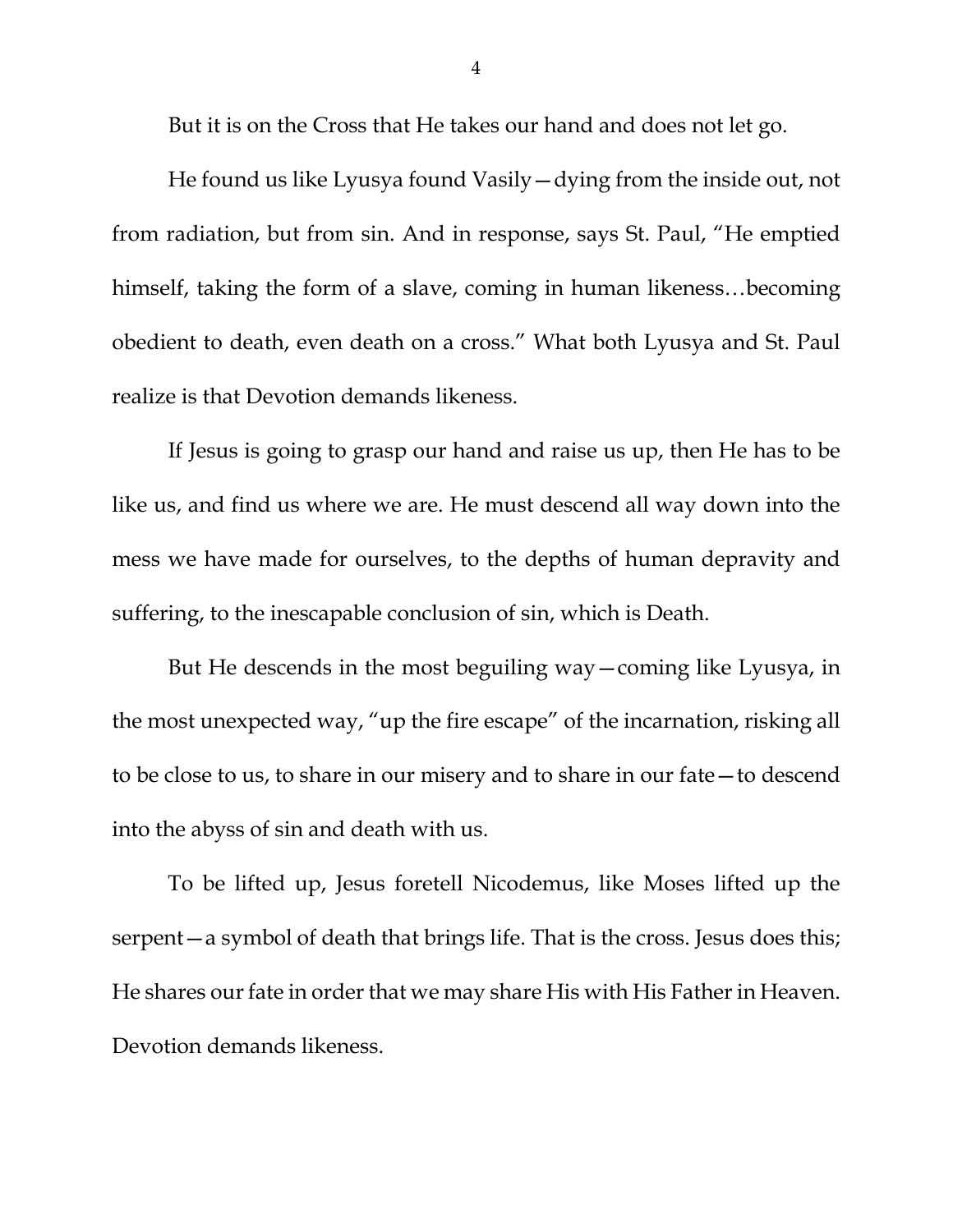Your founder, St. Francis of Assisi, experienced this likeness in the flesh. Devoted to the Christ's crib, cross, and altar, he would, later in life, suffer the wounds of the cross as had his Lord. As you know well, the cross and the wounded hands of Jesus, which Saint Francis was privileged to share, have become a symbol of your Order and its primary mission—to conform its members and the world to the likeness of the crucified Christ.

This is why we are here. We are here to celebrate the Diamond Jubilee of Sister M. Josephine Nolan's decision to give her life in sacrifice and devotion to our Lord, a decision prompted by her desire to reciprocate the love that our Savior poured forth from his wounded heart on the cross.

By Christ's coming to us in a way we can understand, as a person, and by a very peculiar means of fidelity—the cross—Jesus has embodied a way to us that becomes our way back to His Father, a way St. Francis found and lived. And then he gathered a community to join him.

With Jesus and His disciple, Francis, we see the same dynamic: those who live the cross, who exalt the cross, will draw disciples to themselves. Self-sacrifice, for love, produces life.

It did for Vasily and Lyusya, too. Vasily died. But Lyusya lived, as did the child in her womb. She named her son after his father.

5